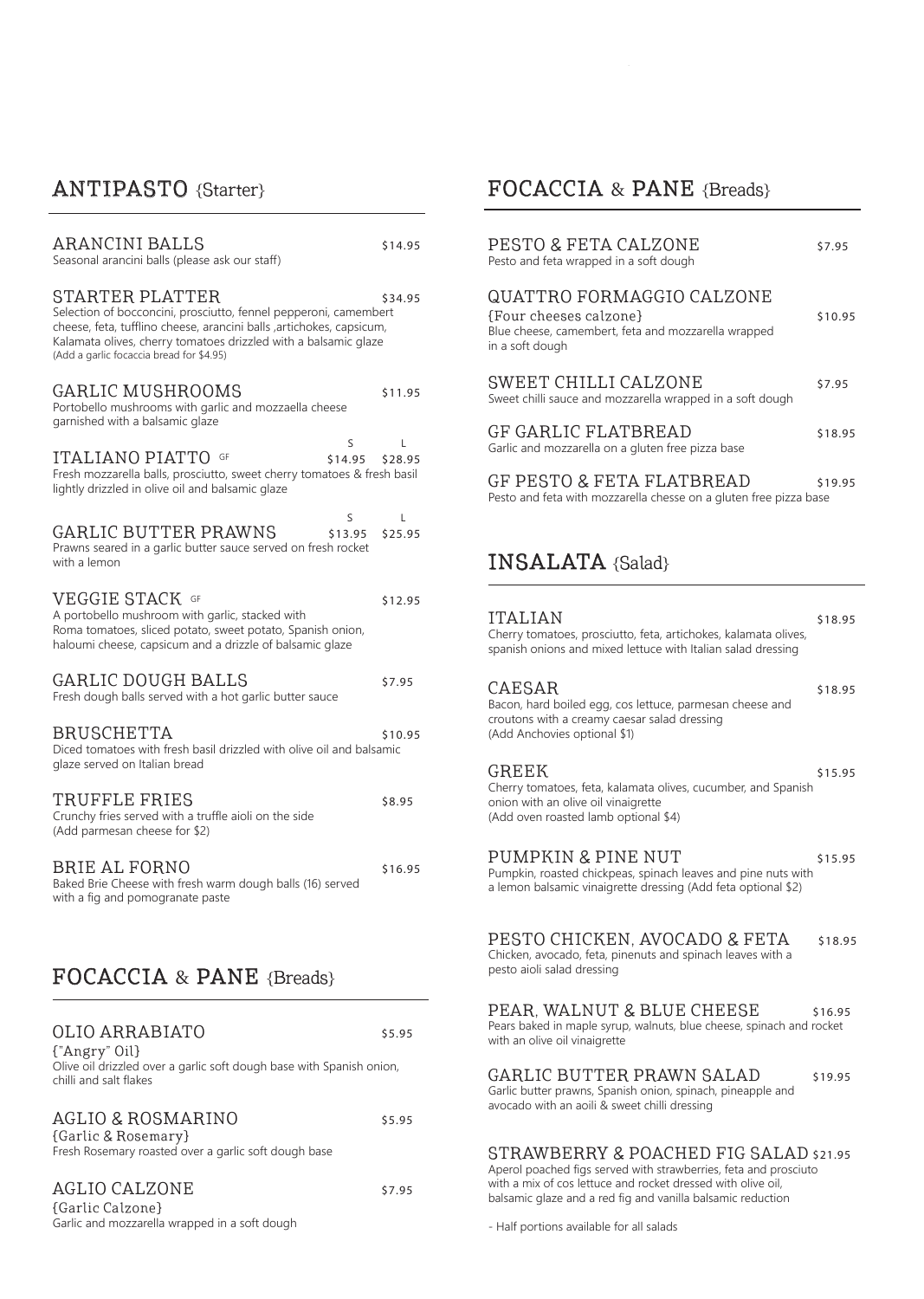### LASAGNE {Lasagna}

 $BEEF$  26.95 Rich meat sauce with a creamy white sauce & layered in pasta served with a side of salad or chips

## PASTA {Pasta}

### IL PESTO S22.95

{Pesto Chicken} Chicken, Spanish onion and Roma tomatoes in a garlic basil pesto and creamy white sauce with linguini garnished with fresh herbs and parmesan cheese

#### PROSCIUTTO & FUNGHI \$21.95

{Prosciutto & Mushroom} Prosciutto, mushroom and garlic in a creamy white sauce with penne garnished with fresh herbs and parmesan cheese

#### IL GIANNI \$23.95

{The Gian}

Blue cheese in a creamy white sauce with chicken, bacon, and a flick of garlic with linguini garnished with fresh herbs and parmesan cheese

### PASQUALE  $$23.95$

{Pascalle}

Bacon, oven roasted Roma tomatoes, pine nuts, baby spinach and basil in a cream and garlic Napoli sauce with linguini garnished with chilli, fresh herbs and parmesan (Add prawns optional \$4)

#### POLPETTE \$23.95

parmesan cheese

{Meatballs} Meatballs in a rich Napoli sauce with garlic and fresh chopped basil served with linguini, garnished with fresh herbs and

### BASIL PESTO FUNGHI \$20.95

{Basil Pesto Mushrooms}

Sliced mushrooms cooked in a garlic basil pesto and creamy white wine sauce with penne garnished with parmesan cheese

### MARINARA \$26.95

{Seafaring}

Barramundi, prawns, mussels and garlic with cherry tomatoes and spinach in a creamy white sauce with linguini garnished with shallots, parmesan, chilli flakes and a lemon wedge

#### IL VEGANO \$20.95

{Vegan}

Mushrooms, roasted capsicum, kalamata olives and Spanish onion with penne in a Napoli sauce garnished with fresh herbs

| <b>BOCCIONI</b> GF                                      | \$21.95 |
|---------------------------------------------------------|---------|
| {Family nickname - pronounced Boch·on·i}                |         |
| Creamy Napoli sauce with bocconcini served with gnocchi |         |
| garnished with fresh herbs and parmesan cheese          |         |

GF pizza option \$5 GF pasta option \$4 Vegan cheese option \$3

#### BOLOGNESE \$19.95

Beef mince cooked in a savoury tomato and herb sauce with linguini garnished with basil, fresh herbs and parmesan cheese

### GAMBERETTO \$25.95

{Prawn}

Prawns, pepperoni, Roma tomatoes and Spanish onion in a creamy garlic white sauce with linguini ganished with shallots, lemon and parmesan cheese

### SPINACI & ZUCCA

{Spinach and Pumpkin} \$19.95 Roasted pumpkin, fresh spinach, Spanish onion and Roma tomatoes in a creamy garlic white and tomato sauce with penne garnished with parmesan cheese (Add bacon optional \$3)

### IL MARCO

 ${ \n {The Marco} }$   ${ \n 320.95}$ Spicy pepperoni, ricotta, and creamy white sauce with penne cooked with baby spinach, pine nuts and garlic, garnished with parmesan cheese and fresh herbs

### AL POMODORO GF

 ${The Tomato}$  \$19.95 Basil Napoli sauce with Gnocchi garnished with fresh herbs and parmesan cheese

 $SAGE$   $BUTTER$   $GF$   $(5)$ Fresh sage slowly cooked in a butter sauce with Gnocchi  $IL NONNO$  GF  $$19.95$ Napoli sauce with chilli, garlic and basil served with gnocchi garnished with fresh herbs and parmesan cheese

 $IL$   $POSTTANO$   $GF$   $529.95$ Smoked salmon in a creamy white sauce served with gnocchi garnished with capers, fresh dill and lemon

THE DON  $GF$ Garlic butter sauce with chilli and prawns served with gnocchi garnished with parmesan cheese THE DON of

### PIZZA {Pizza}

IL CARNE \$20.95 \$25.95<br>The Meat {\mat} Bacon, leg ham, pepperoni and beef garnished with fresh herbs and hollandaise on a mozzarella and BBQ base sauce

 $R$  &  $B$   $$22.95$   $$30.95$ <br>{Reef and Beef}

{**Reef and Beef**}<br>Bacon, prawns, premium beef, roasted capsicum and Spanish onion garnished with lemon pepper, hollandaise sauce, shallots and lemon wedge on a mozzarella and tomato base sauce

SUPREMO \$19.95 \$24.95 Pepperoni, leg ham, kalamata olives, mushrooms, Spanish onion, roasted capsicum and garlic, garnished with fresh herbs, basil and parmesan on a mozzarella and tomato base sauce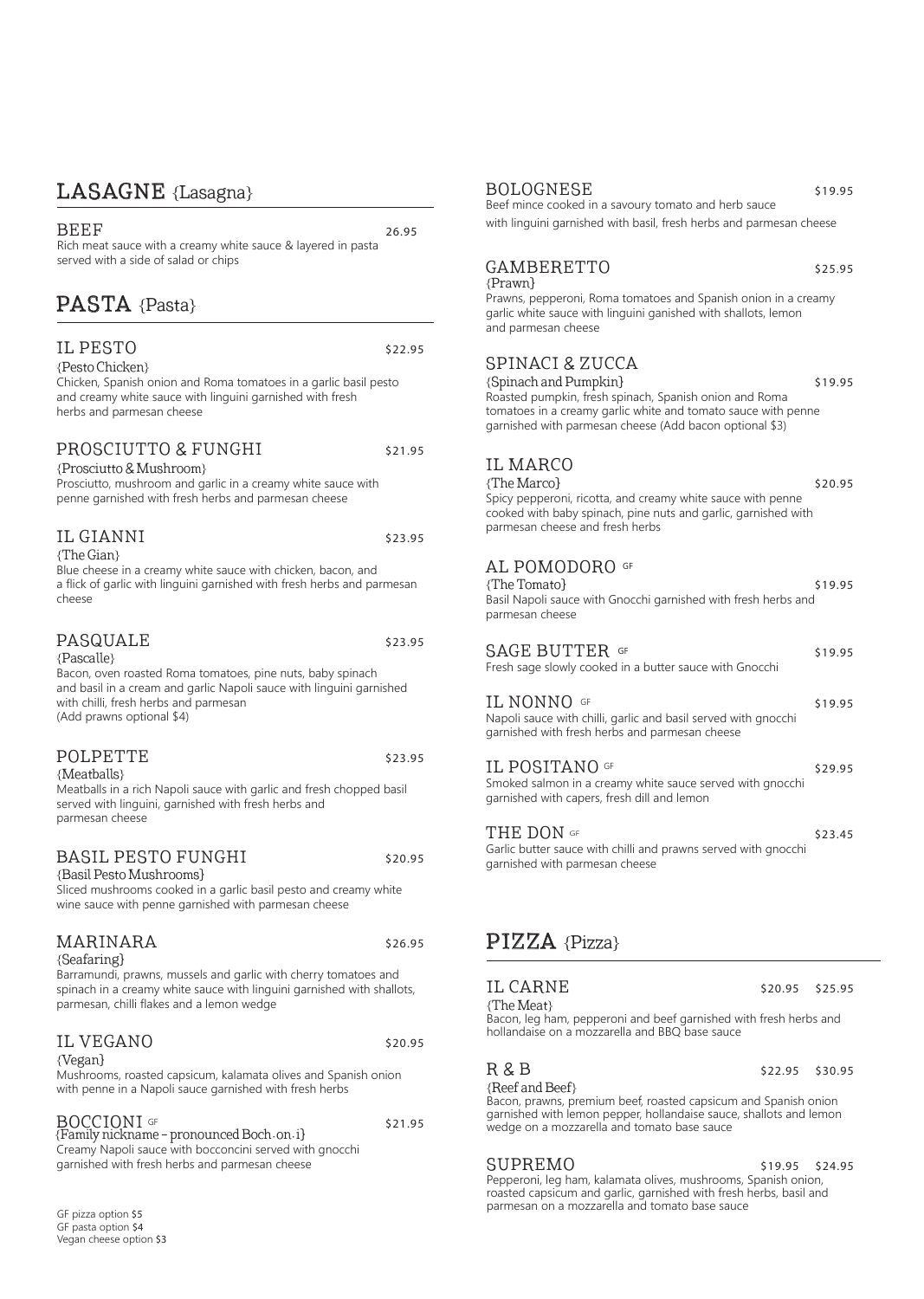### PIZZA {Pizza}

# IL PATATA  $\frac{1}{25.95}$  \$20.95 \$25.95

Sliced potato, bacon, Cajun chicken and mushrooms garnished with parmesan cheese, shallots, sweet chilli, sour cream and chives on a mozzarella and tomato base sauce

# PEPPERONI \$19.95 \$24.95 Pepperoni slices with Spanish onion sprinkled with fresh herbs and

basil on a mozzarella and tomato base sauce

# POLLO & AVOCADO \$19.95 \$24.95<br>{Chicken & Avocado}

Chicken, avocado, Spanish onion and fresh rocket seasoned with lemon pepper and garlic garnished with parmesan cheese and hollandaise on a mozzarella and tomato base sauce

#### VEGETARIANO \$16.95 \$21.95

{Vegetarian}

Roasted capsicum, kalamata olives, mushrooms, pineapple, Spanish onion and garlic garnished with fresh chopped parsley and parmesan cheese on a mozzarella and tomato base sauce

Sliced sweet potato, mushrooms, potato, capsicum, Spanish onion, cherry tomatoes, and fresh rocket garnished with fresh herbs and

#### VEGANO \$19.95 \$24.95

{Vegan}

# garlic on a tomato sauce base with vegan cheese

{The Sea}

IL MARE \$25.95 \$30.95

Barramundi, mussels, prawns, roasted capsicum, Spanish onion, cherry tomatoes and shallots, garnished with aioli and a lemon wedge on a mozzarella and tomato base sauce

#### TRE SUINI \$19.95 \$24.95 {Three Pigs}

Bacon, leg ham and pepperoni with Spanish onion and garlic garnished with fresh herbs, parmesan cheese, apple sauce on a mozzarella and BBQ base sauce

#### PESTO POLLO \$21.95 \$26.95

{Pesto Chicken}

Bacon, chicken, mushrooms, Spanish onion, Roma tomatoes and garlic garnished with parmesan cheese, pesto aioli on a mozzarella and pesto tomato base sauce

THE LAMB  $$20.95$   $$25.95$ Lamb, potato, pumpkin, Spanish onion, rosemary, garlic, camembert and sweet potato garnished with shallots, sour cream & chives on a mozzarella and tomato base sauce

#### TARTUFO BIANCA \$21.95 \$27.95 {White Truffle}

Chicken, Spanish Onion, mushrooms, bocconcini garnished with parmesan, fresh herbs, truffle salt and truffle aioli on a garlic, mozzarella and white sauce base

GF pizza option \$5 GF pasta option \$4 Vegan cheese option \$3

## PIZZA {Pizza}

# THE AUTHENTICO<br>{Margherita}

Freshly sliced mozzarella, basil, Roma tomatoes with garlic and tomato sauce on a rustic thin base

ANANAS \$16.95 \$21.95<br>{Pineapple} Bacon, ham and sweet pineapple on a mozzarella and tomato base sauce

# BBQ PANCETTA & POLLO \$20.95 \$25.95<br>{BBQ Bacon and Chicken}

Bacon, chicken, mushrooms, blue cheese and Spanish onion garnished with aioli, shallots and parmesan cheese on a mozzarella and bourbon BBQ base sauce

#### SORRENTO SMOKED SALMON \$24.95 \$30.95 {Smoked Salmon}

Smoked Salmon, spinach, mozzarella, capers and feta garnished with fresh dill and lemon on a tomato base sauce

## BURGERS

### BELLISSIMO BURGER \$14.95

{The Wagyu Beef Burger} Wagyu beef on a milk bun with fresh Roma tomato, cheese, cos lettuce, onion, tomato relish and burger sauce

#### TOSCANO TRUFFLE BURGER \$14.95

{Chicken Truffle Burger}

Crumbed chicken burger on a milk bun with Roma tomato, cos lettuce, cheese, truffle aoili, Spanish onion and avocado

### HAPPY HALOUMI BURGER \$14.95

{Happy Haloumi Burger} Haloumi cheese on a milk bun with Roma tomato, spinach, sweet potato, pesto aioli, caramelised onion and avocado

#### KIDS CHEESE BURGER \$13.95

Wagyu beef burger with cheese and tomato sauce on a milk bun

SIDE OF CHIPS  $$5.95$ Oven baked crunchy fries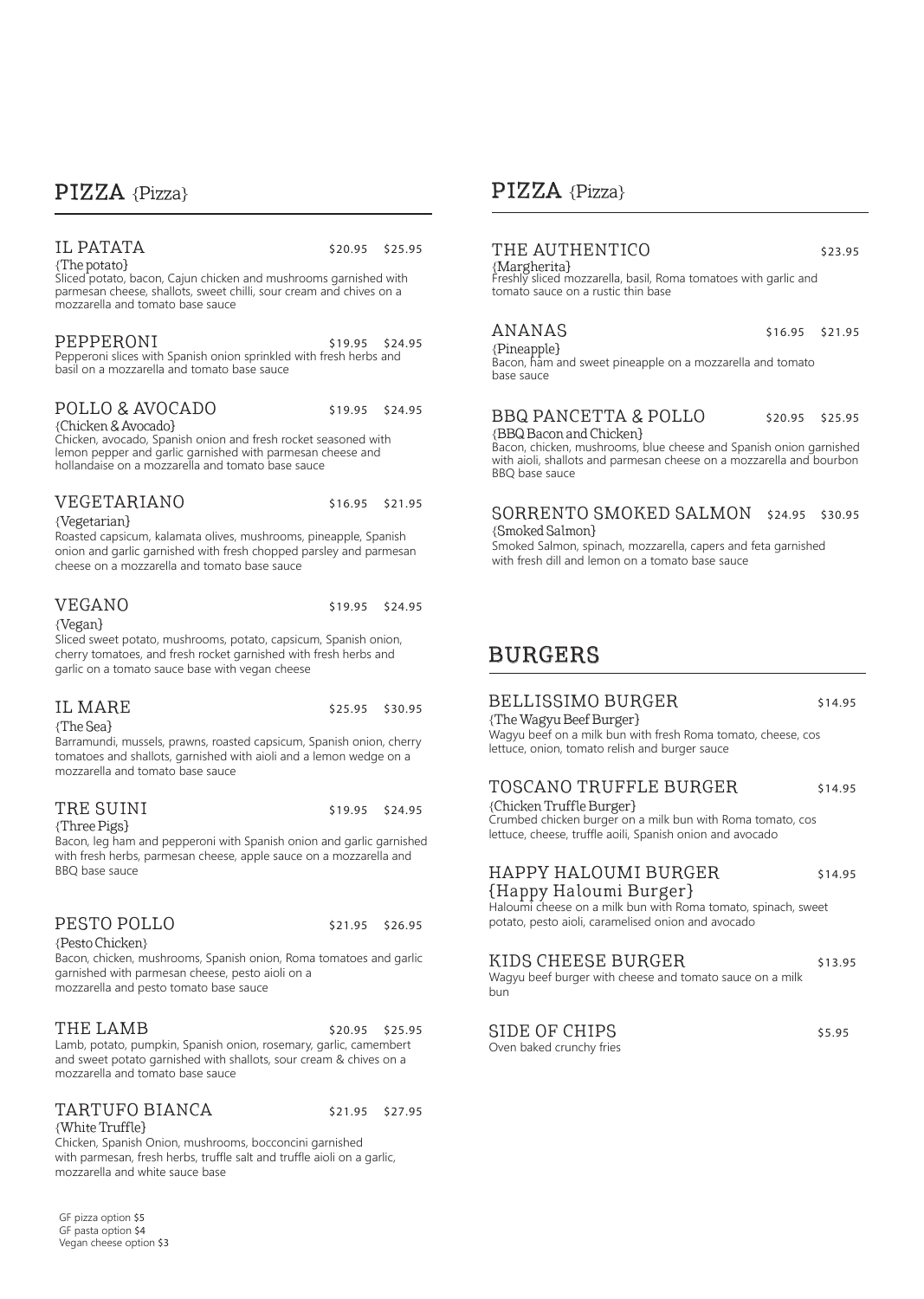### **BAMBINI** {Kids}

| PICCOLO ANANAS<br>{Tiny Pineapple}<br>Ham and sweet pineapple on a mozzarella and tomato sauce base                                                                                                               | \$9.95  |
|-------------------------------------------------------------------------------------------------------------------------------------------------------------------------------------------------------------------|---------|
| <b>CHEESE</b><br>Mozzarella cheese and tomato sauce base                                                                                                                                                          | \$8.95  |
| HAM<br>Ham and mozzarella cheese on a tomato sauce base                                                                                                                                                           | \$8.95  |
| PASTA ROSSO<br>${Red}$<br>Napoli sauce with penne and a side portion of parmesan cheese<br>(Add meatballs optional \$4)                                                                                           | \$9.95  |
| PASTA BIANCA<br>{White}<br>Cheesy white sauce with penne and a side portion of parmesan<br>cheese (Add meatballs optional \$4)                                                                                    | \$9.95  |
| KIDS CHEESE BURGER<br>Wagyu beef burger with cheese and tomato sauce on a milk<br>bun                                                                                                                             | \$13.95 |
| $DOLCE$ {Sweet}                                                                                                                                                                                                   |         |
| BUTTER & MAPLE PANCAKES<br>Short tower of pancakes with butter and maple syrup sprinkled with<br>icing sugar (Add icecream \$3 or Nutella \$3)                                                                    | \$8.95  |
| MIXED BERRY PANCAKES<br>Short tower of classic pancakes served with seasonal mixed berries,<br>berry coulis and vanilla icecream                                                                                  | \$12.95 |
| PEAR & WALNUT PANCAKES<br>Short tower of classic pancakes served with pear, walnut, maple<br>syrup and vanilla icecream sprinkled with cinnamon                                                                   | \$12.95 |
| THE FLOSS BOSS PANCAKES<br>Short tower of classic pancakes served with a domed strawberry<br>pannacotta, vanilla iceceam, berry coulis, pink fairy floss and<br>sliced strawberries sprinkled with powdered sugar | \$13.95 |

#### PANNA COTTA \$9.95 Basil & Vines home made panna cotta with seasonal fruits and

| fruit coulis (Ask our staff for available flavours)                    |        |
|------------------------------------------------------------------------|--------|
| CANNOLI                                                                | \$8.95 |
| An italian pastry with three flavours - Chocolate, Vanilla & Pistachio |        |

BANANA BROWNIE PIZZA \$14.95 \$19.95 Chocolate brownie crumbled over a dessert pizza with caramel sauce, fresh banana, chocolate chips and chopped nuts with a ball of vanilla icecream

### DOLCE {Sweet}

### NUTELLA BERRY CREPES \$16.95

Crushed nuts, vanilla icecream and Nutella wraped in warm crepes served with fresh berries and lightly powdered with sugar dust

#### PEAR, RICOTTA & FIG CREPES \$16.95

Sweet ricotta and vanilla icecream wraped in warm crepes served with caramelised pear and poached figs garnished with decorative caramel toffee and dried pear

TIRAMISU \$11.95 An elegant and rich layered Italian dessert made with i Savoiardi biscuits, espresso, mascarpone cheese, sugar and cocoa powder

#### CINNAMON DOUGH BALLS \$7.95

Dough balls lightly covered in butter, cinnamon and icing sugar served with a side of caramel or chocolate sauce

### AFFOGATO \$9.95

Espresso coffee served with a scoop of Vanilla ice cream (Add Frangelico for \$6)

#### NUTELLA CALZONE \$8.95

Nutella and chopped nuts wrapped in dough and sprinkled with icing sugar (Add icecream for \$3)

### $EAT S'MORE A$   $$11.95$   $$15.95$

An italian s'mores pizza with nutella, marshmallow and biscuit crumbs drizzled with chocolate sauce

#### APPLE CINNAMON CALZONE \$9.95

Sliced apple with cinnamon marscapone cream, baked in freshly made dough and lightly sprinked with icing sugar served with vanilla icecream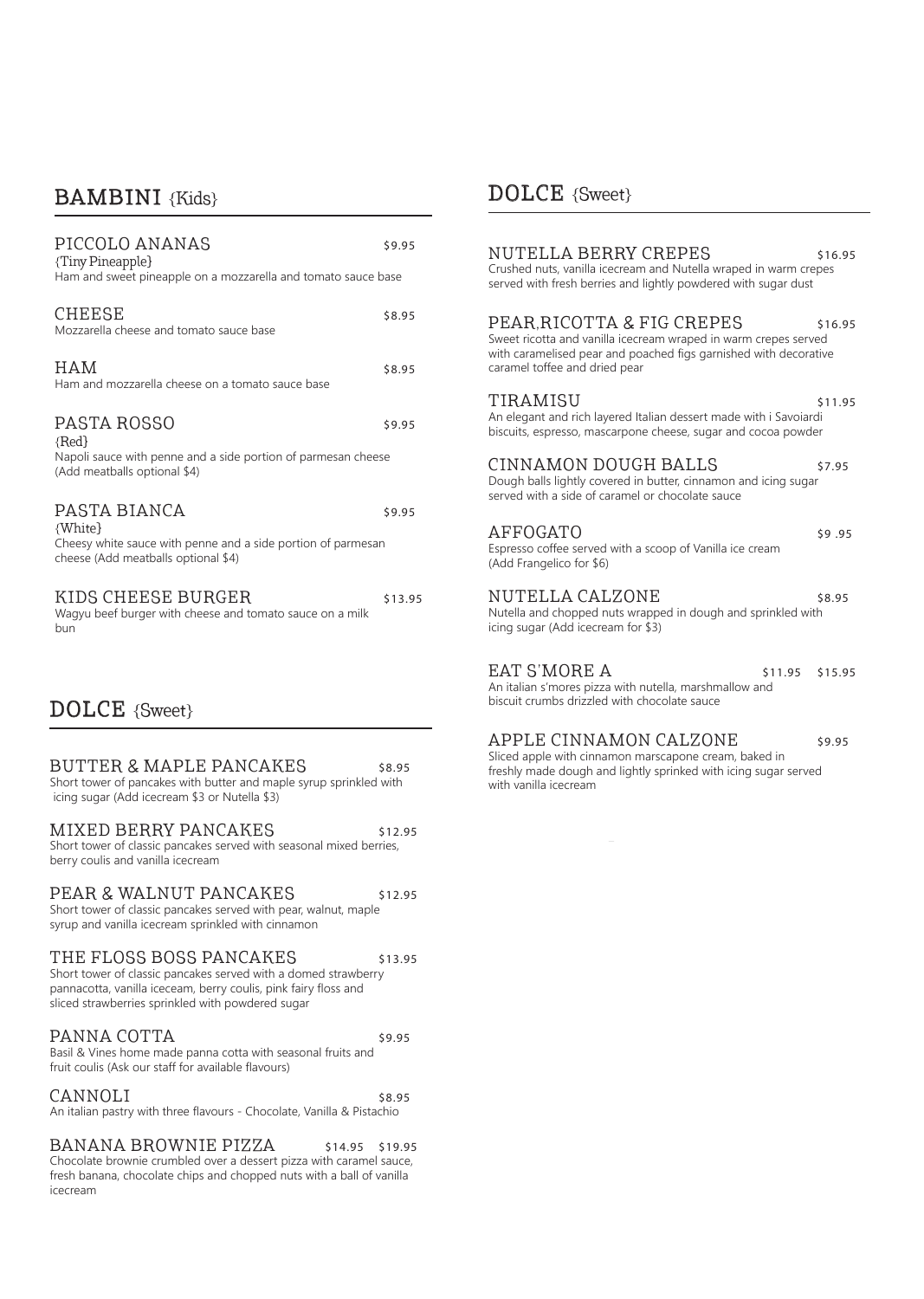# BIRRA & SIDRO {Beer & Ciders}

| Peroni Nastro Azzurro            | \$12.00 | Great Northern Original | \$8.00 |
|----------------------------------|---------|-------------------------|--------|
| James Squire 150 Lashes Pale Ale | \$12.00 | Somersby Apple Cider    | \$8.00 |
| Peroni Leggera                   | \$8.00  | Somersby Pear Cider     | \$8.00 |
| Corona Extra                     | \$8.00  | Somersby Berry Cider    | \$8.00 |
| Carlton Draught                  | \$8.00  | Alcoholic Ginger Beer   | \$8.00 |
| Carlton Dry                      | \$8.00  |                         | \$8.00 |

## SPIRITS

| WOLFLANE DAVIDSON PLUM GIN [37.5% abv]<br>Wolflane Davisdon Plum Gin with your choice of tonic or soda | \$15.00 |
|--------------------------------------------------------------------------------------------------------|---------|
| WOLFLANE TROPICAL GIN [42%abv]<br>Wolflane Tropical Gin with your choice of tonic or soda              | \$15.00 |
| WOLFLANE NAVY GIN [58%abv]<br>Wolflane Navy Gin with your choice of tonic or soda                      | \$15.00 |
| BRIX GOLD RUM [40%abv]<br>Brix Gold Rum, Coca Cola                                                     | \$13.00 |
| BRIX SPICED RUM [40%abv]<br>Brix Spiced Rum, Coca Cola                                                 | \$13.00 |
| JACK DANIELS & COKE<br>Jack Daniels, Coca Cola                                                         | \$12.00 |
| VODKA, LIME & SODA<br>Vodka, Lime & Soda                                                               | \$11.00 |
| GLENLIVET FOUNDERS RESERVE [40% abv]<br>Glenlivet Single Malt Scotch Whiskey                           | \$16.00 |
| GLENFIDDICH 12YO [40% abv]<br>Glenfiddich 12 Year Old Single Malt Scotch Whiskey                       | \$16.00 |
| MONKEY SHOULDER [40% abv]<br>Monkey Shoulder Blended Malt Scotch Whiskey                               | \$15.00 |

#### $\overline{a}$ **COCKTAILS**

| FRENCH MARTINI<br>Pineapple Juice, Vodka, Chambord Liqueur                         | \$17.00 |
|------------------------------------------------------------------------------------|---------|
| ESPRESSO MARTINI<br>Coffee Espresso, Vodka, The Barista Coffee Liqueur by Wolflane | \$18.00 |
| LIMONCELLO MARTINI<br>Lemon Juice, Premium Vodka, Limoncello di Capri Liqueur      | \$16.00 |
| DAVIDSON PLUM NEGRONI<br>Wolflane Davidson Plum Gin, Campari & Sweet Vermouth      | \$16.00 |
| TROPICAL NEGRONI<br>Wolflane Tropical Gin, Campari & Sweet Vermouth                | \$16.00 |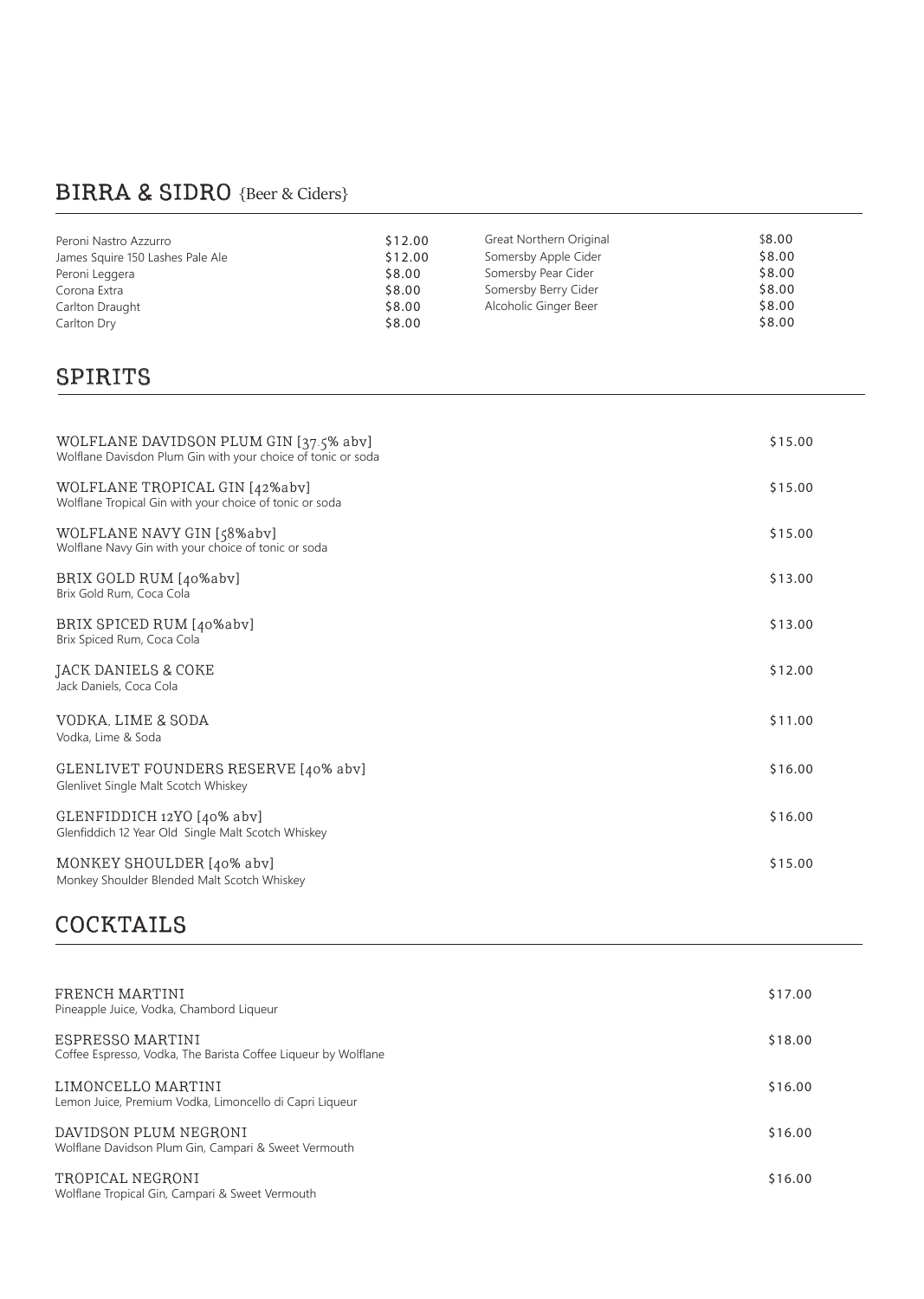# WHITE WINE {Local & Imports}

| Lazio Chardonnay IGP Tellus 2016 {Falesco}<br>Intensely yellow; citrus notes of cedar with hints of apple; rich, bold & full in the mouth with a fresh & savoury finish.<br>100% Chardonnay                                                                                                                                                                                                                          | LAZIO                 | \$64.00         | \$16.00 |
|----------------------------------------------------------------------------------------------------------------------------------------------------------------------------------------------------------------------------------------------------------------------------------------------------------------------------------------------------------------------------------------------------------------------|-----------------------|-----------------|---------|
| Lazio Syrah Rosato IGP Tellus 2016 {Falesco}<br>Brightly coloured, crisp & intensely floral on nose; Cheerful & lively on palate. 100% Syrah                                                                                                                                                                                                                                                                         | LAZIO                 | \$64.00         | \$16.00 |
| Four Southern Boys Pinot Grigio<br>Lime, lemon, pear, white nectarine and apple. Faint honeyed notes; floral aromas like honeysuckle                                                                                                                                                                                                                                                                                 | <b>ADELAIDE HILLS</b> | \$42.00         | \$14.00 |
| Pinot Grigio 'Andrea di Pec' 2016 {Collavini}<br>Scents of grapefruit with hints of honey & almonds; dry, with balance of crsip acidity, flavours of bitter almonds<br>& grapefuit leading to a clean citrus finish. Pinot Grigio grapes                                                                                                                                                                             | <b>FRIULI</b>         | \$56.00         | \$14.00 |
| <b>RED WINE</b> {Local & Imports}                                                                                                                                                                                                                                                                                                                                                                                    |                       |                 |         |
| Tomich Woodside Pinot Noir<br>Savoury mulberry, black-cherry and candied red currant flavours, a tight structure and a tensile core, with bright,<br>fine-knit tannins. A wine with great finesse and balance, well-integrated with its silky texture promising future seduction.<br>Cellaring: 5 - 7 years                                                                                                          | <b>ADELAIDE HILLS</b> | \$60.00         | \$16.00 |
| Haselgrove First Cut Cabernet Sauvignon 2016<br>A ruby red colour lifted bright and fresh aromatics of cassis and cranberry with developing tones of bramble and<br>dried tobacco leaf and hints of menthol and subtle cedar oak. The palate demonstrates all the hallmarks of great Cabernet<br>Mid-weight yet structured, bright fruit with balancing acidity and a fine line of tannin creating a long dry finish | <b>MCLAREN VALE</b>   | \$49.00         | \$14.00 |
| Four Southern Boys Shiraz<br>Concentrated aromas of black cherry and ripe plum, with lifted fresh fruits. Complex hints of mint and savoury<br>oak-derived vanillin spice. The palate is medium to full-bodied, showcasing bright berries, cedar spice and hints of wild herd<br>A perfectly balanced wine with generous fruit flavours and velvety tannins                                                          | <b>MCLAREN VALE</b>   | \$49.00         | \$14.00 |
| Chianti Superiore Burchino DOCG 2015 {Castellani}<br>Typical bouquet of cherries, leather and cedar; round mouthfeel with notes of liquorice, tar is wrapped around ripe, almost<br>almost candied fruit. 90% Sangiovese, plus Ciliegiolo & Canaiolo                                                                                                                                                                 | <b>TUSCANY</b>        | \$56.00 \$16.00 |         |
| Toscana IGT Remole {Frescobaldi} 2016<br>Purple; cherries, black currants & violets on nose; tannins are well balanced with alcohol & the finish is long and satisfying.<br>Sangiovese & Cabernet                                                                                                                                                                                                                    | <b>TUSCANY</b>        | \$64.00 \$16.00 |         |
| Principesco Merlot {Casa Fondala Nellianno}<br>Strawberriess and gooseberries on nose; Cinnamon and summer fruits with bold & firm tannins, ending with a smooth<br>plum finish. 100% Merlot                                                                                                                                                                                                                         | CAMPANIA              | \$32.00         | \$11.00 |
| Lazio Syrah IGP Tellus {Falesco} 2015<br>Intense red with violet reflectionsl; balanced nose with fresh cherry & hint of spice; eneveloping palate with silky soft tannins<br>& rich finish. 100% Syrah                                                                                                                                                                                                              | LAZIO                 | \$72.00         | \$16.00 |
| Montepulciano d Abruzzo DOC {Barone di Valforte} 2015<br>Plums, violets & cherries on nose; dark cherries, chocolate & cedar on palate with savoury finish<br>100% Montepulciano grapes                                                                                                                                                                                                                              | ABRUZZO               | \$64.00         | \$16.00 |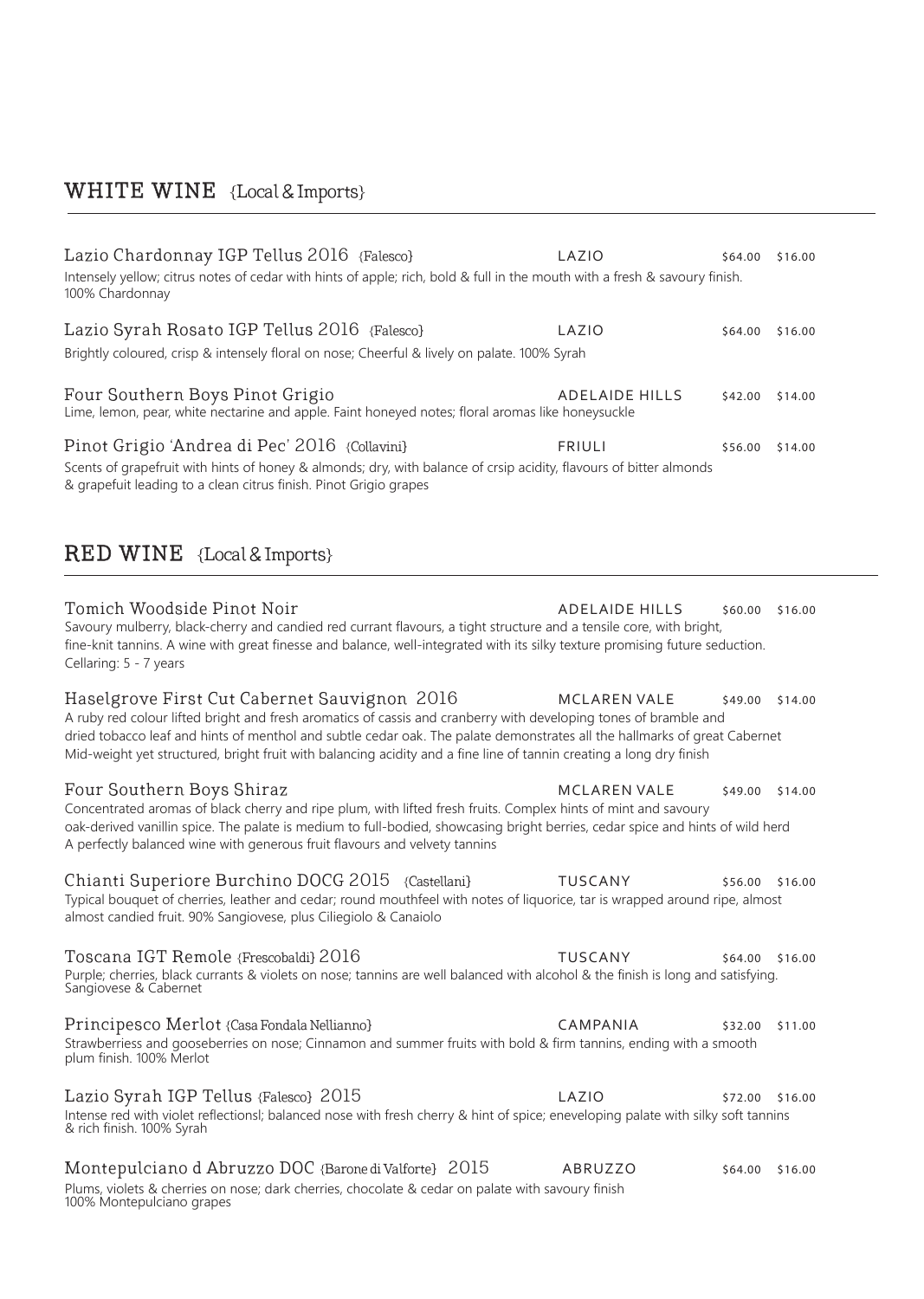# COCKTAILS

| DAVIDSON PLUM SOUR<br>Davidson Plum Gin, Lemon & egg white                                                                  | \$16.00 |
|-----------------------------------------------------------------------------------------------------------------------------|---------|
| APEROL SPRITZ<br>Prosecco, Aperol Aperitivo, Schwepps Soda Water & Orange                                                   | \$18.00 |
| MOJITO<br>Bicardi White Rum, Lime Juice, Soda Water, Mint                                                                   | \$16.00 |
| CLASSIC PIMMS<br>Pimms No1, Ginger Beer, Lemon, Cucumber, Strawberry & Orange                                               | \$17.00 |
| MOSCOW MULE<br>Vodka, Ginger Beer, Lime & Mint                                                                              | \$17.00 |
| TAKE ME HOME TOBLERONE<br>Kahlua Coffee Liqueur, Baileys Irish Cream, Frangelico Hazelnut Liqueur, Cream, Vanilla Ice Cream | \$18.00 |
| PAPA PISTACHIO<br>Pistachio Liqueur, Baileys Irish Cream, Vanilla Ice Cream, Cream                                          | \$16.00 |

 $\hat{\mathbf{r}}$ 

# FLIGHT BOARDS

| WOLFLANE DISTILLERY GIN<br>Wolflane Davisdon Plum Gin, Wolflane Tropical Gin & Wolflane Navy Gin with your choice of tonic or soda | \$20.00 |
|------------------------------------------------------------------------------------------------------------------------------------|---------|
| WORLD WHISKEY<br>Glenlivet Single Malt, Glenfiddich 12 Year Old, Monkey Shoulder Blended Malt                                      | \$29.00 |

# HOUSE VINO {Red}

| \$9.00 |
|--------|
| \$9.00 |
| \$9.00 |
|        |

## WHITE WINE {Local & Imports}

| Bottega Vino Dei Poeti Prosecco Doc<br>Bright, straw yellow, fine and persistent perlage. Aroma typical and refined with fruity green apples, pear, citrus<br>fruits and floral white flowers, acacia, wisteria and lily of the valley notes, sage and spices in the finish                                                                                                   | <b>VENETO</b> | \$48.00 | \$13.00 |
|-------------------------------------------------------------------------------------------------------------------------------------------------------------------------------------------------------------------------------------------------------------------------------------------------------------------------------------------------------------------------------|---------------|---------|---------|
| Caldora Pinot Grigio<br>ABRUZZO<br>\$13.00<br>\$46.00<br>Straw yellow with golden highlights. Complex, fruit and herbal aromas, vanilla, nutmeg. Fruity, peach and mineral<br>flavours; medium body with roundness and a pleasant mouthfeel, good balance with a good acidity that donates<br>freshness and good balance to the wine; long-lasting, clean, spicy yet delicate |               |         |         |
| Orvieto Classico DOC 2015 {Bigi}                                                                                                                                                                                                                                                                                                                                              | UMBRIA        | \$44.00 | \$12.00 |
| Clear, bright, golden yellow; strong bouquet of wild flowers, honey & musk with hints of bitter almonds; dry<br>& full bodied on palate, lively flavour with a unique after taste of white peaches & bitter almonds. Trebbiano Toscana,                                                                                                                                       |               |         |         |

Verdello, Grechetto & Drupeggio